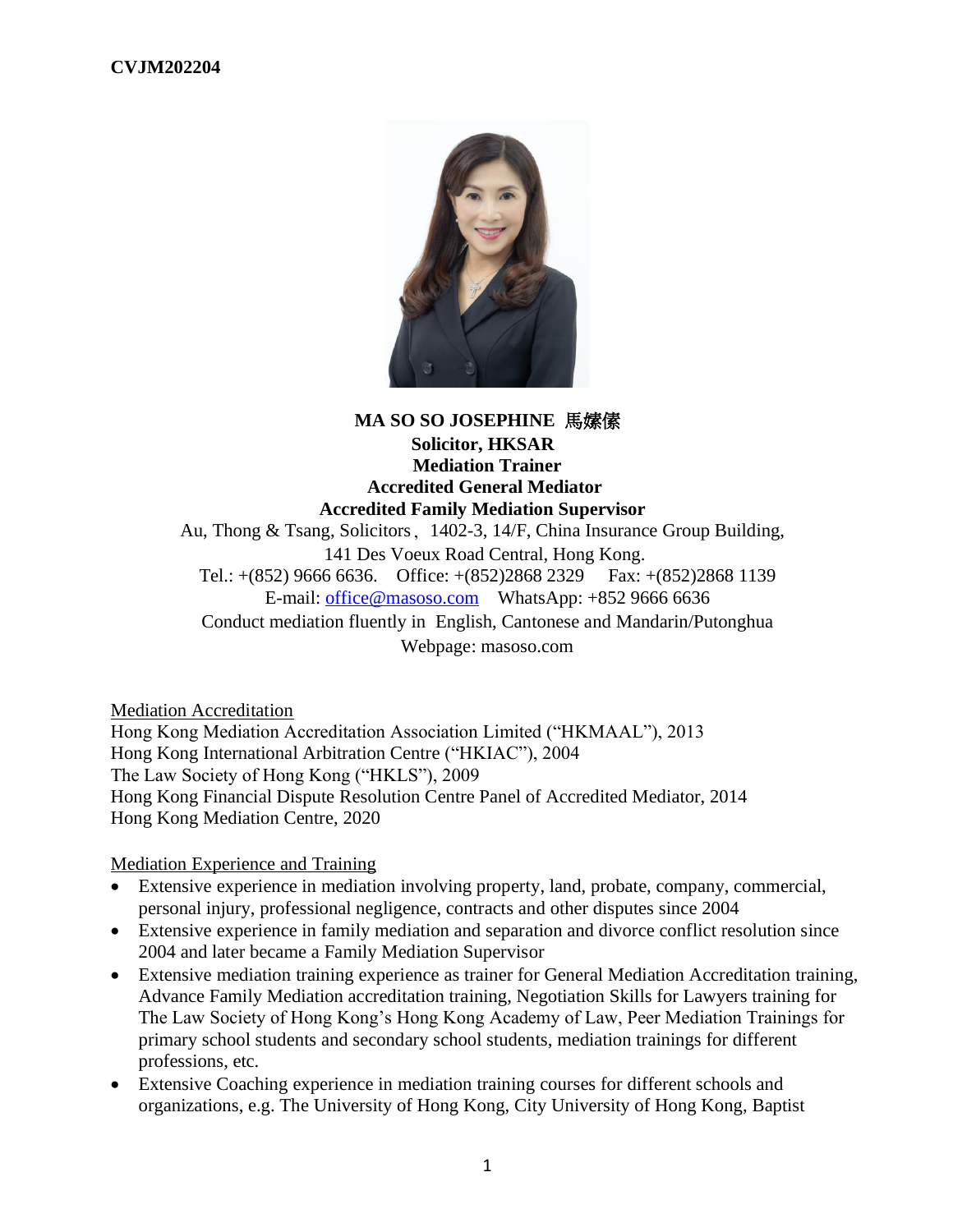University, HKU SPACE, Hong Kong Hospital Authority, HK Education Bureau, Hong Kong Family Welfare Association, Macau Government, etc.

- Assessor for Hong Kong Mediation Accreditation Association Limited (since 2013), Hong Kong International Arbitration Centre Stage 2 Assessment for Accreditation of General Mediators (2010 – 2013) and Hong Kong Law Society Stage 2 Assessment for Accreditation of General Mediators (2010 – 2013)
- External Examiner, Mediation Course, PCLL, City University of Hong Kong (2017 & 2018)
- Judge, Hong Kong Secondary School Mediation Competition, 2017 and experience as judge in other mediation competitions

Other Experience related to Mediation

- Vice Chairperson of the Hong Kong Mediation Council of HKIAC
- Co-chairperson of the Family Interest Group of the Hong Kong Mediation Council of **HKIAC**
- Ex-chairperson and present member of the Commercial Interest Group of the Hong Kong Mediation Council of HKIAC
- Honorary Family Mediator and Member of the Marriage Mediation Counseling Service Sub-Committee of Catholic Marriage Advisory Council ("CMAC") since 2004
- Director and Executive Committee Member of CMAC
- Trained Parenting Coordinator
- Trainer for Catholic Marriage Preparation Courses of CMAC
- Qualified FOCCUS Marriage Preparation Facilitator

## Mediation Training

Harvard University - Program on Negotiation - Advanced Mediation Training 2018 Master Class on Advanced Skills of "Child Inclusive Mediation and Counseling" 2020 Workshop on "Motivating Highly Conflicted Parents To Form Amicable Parental Alliance" 2020 Training Course on The Use of Evaluative Techniques in Mediation 2018 Master Class on Child Inclusive Mediation & Counseling 2017 Parenting Coordination (PC) Training – A Certificate Program for Professionals 2015 Bond University -Advanced Mediation Masterclass 2015 HKMAAL - Assessors Forum 2012 FDRC - Training Program for Mediator and Arbitrator 2012 HKIAC - Assessor Training 2010 The Law Society of Hong Kong - Advanced Mediation Training Course 2001 The Law Society of Hong Kong - Basic Mediation Training Course 2001

Education

Master of Buddhist Studies, University of Hong Kong 2004

Master of Laws in Chinese and Comparative Law, City University of Hong Kong 1998 Postgraduate Certificate in Psychology, University of Hong Kong 2003

**Postgraduate Diploma in Family Mediation, Hong Kong University SPACE 2003**

Postgraduate Certificate in Law, City University of Hong Kong 1993

Bachelor of Law (Hons), City University of Hong Kong 1992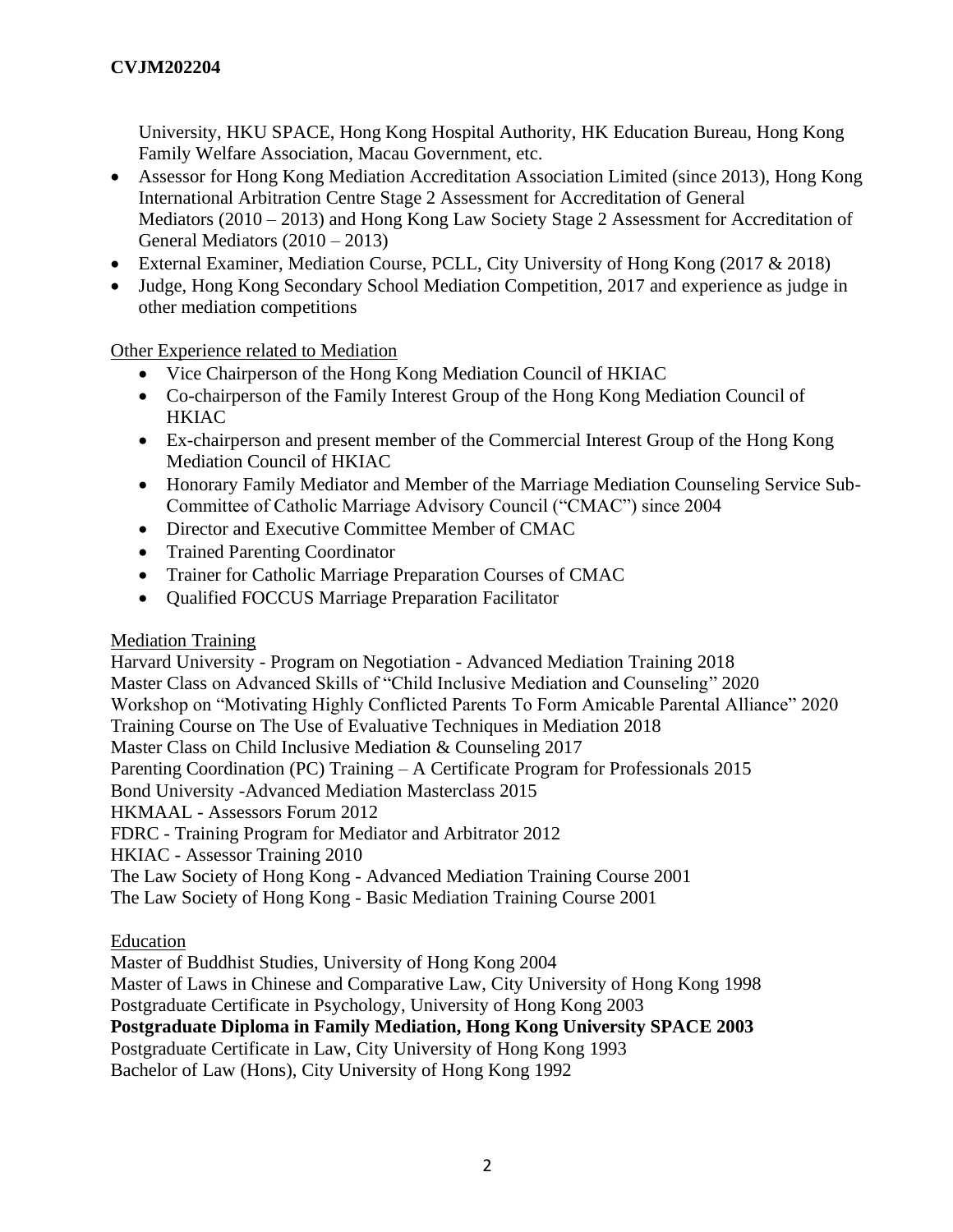

# 馬嫊傃 **Ma So So Josephine** 香港高等法院律師 香港調解資歷評審協會認可綜合調解員及家事調解員 家事調解監督 調解訓練導師

歐湯曾律師行 - 香港中環德輔道中141號中保集團大厦14字樓1402-3室 電話 : 96666636, 28682329   傳真 : 2868 1139 電郵 : office@masoso.com 操流利英語、廣東話及普通話進行調解

網頁:masoso.com

專業調解資歷獲以下機構認可

由 2004 年起成為香港調解資歷評審協會認可綜合調解員及認可家事調解員, 及後成為 家事調解監督

由2004 年起成為香港國際仲裁中心認可綜合調解員及認可家事調解員

由2009年起成為由香港律師會認可綜合調解員及認可家事調解員

由2013 年起成為香港金融糾紛調解中心的認可調解員

由 2020 年起成為香港和解中心認可調解員

專業調解經驗

由 2004 年起在財產、土地、遺囑認證、商業、人身傷害、專業疏忽、合同和其他糾紛的調 解方面擁有豐富經驗 。

由 2004 年起在 家事調解及離婚衝突處理方面有豐富經驗, 及後成為認可家事調解監督。 由 2011 年開始有廣泛的調解培訓導師經驗包括一般調解認證培訓,高級家事調解認證培 訓,香港律師會香港法律學院律師談判技能培訓,中學朋輩陪調解培訓,小學朋輩調解培訓 和不同的專業培訓等。

由 2006 年起在 廣泛的調解培訓中作為教練教授調解程序及技巧: 香港大學、香港城市大學、 香港浸會大學、香港大學專業持續進修中心、香港律師會的香港法律專業學會、香港醫管 局、香港教育局、香港家庭福利會、澳門政府、等等。